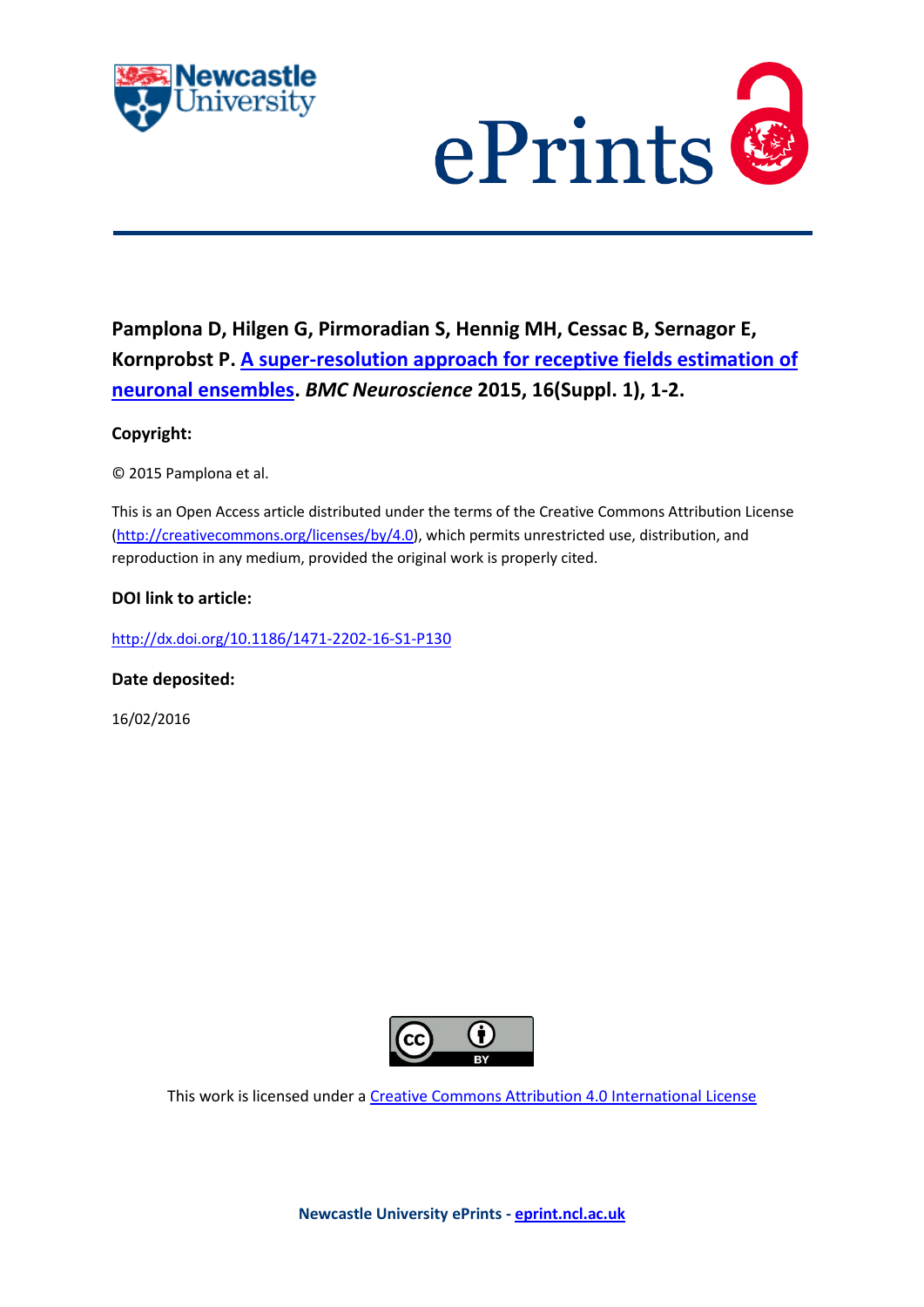## <span id="page-1-0"></span>Post Experimental Police in the St English Police in the St English Police in the St English Police in the St<br>Police in the St English Police in the St English Police in the St English Police in the St English Police in



# A super-resolution approach for receptive fields estimation of neuronal ensembles

Daniela Pamplona<sup>1\*</sup>, Gerrit Hilgen<sup>2</sup>, Bruno Cessac<sup>1</sup>, Evelyne Sernagor<sup>2</sup>, Pierre Kornprobst<sup>1</sup>

From 24th Annual Computational Neuroscience Meeting: CNS\*2015 Prague, Czech Republic. 18-23 July 2015

The Spike Triggered Average (STA) is a classical technique to find a discrete approximation of the Receptive Fields (RFs) of sensory neurons [[1\]](#page-2-0), a required analysis in most experimental studies. One important parameter of the STA is the spatial resolution of the estimation, corresponding to the size of the blocks of the checkerboard stimulus images. In general, it is experimentally fixed to reach a compromise: If too small, neuronal responses might be too weak thus leading to RF with low Signal-to-Noise-Ratio; on the contrary, if too large, small RF will be lost, or not described with enough details, because of the coarse approximation. Other solutions were proposed consisting in starting from a small block size and updating it following the neuron response in a closed-loop to increase its response [[2-4](#page-2-0)]. However, these solutions were designed for single cells and cannot be applied to

simultaneous recordings of ensembles of neurons (since each RF has its own size and preferred stimulus). To solve this problem, we introduced a modified checkerboard stimulus where blocks are shifted randomly in space at fixed time steps. This idea is inspired from super-resolution techniques developed in image processing [\[4](#page-2-0)]. The main interest is that the block size can be large, enabling strong responses, while the resolution can be finer since it depends on the shift minimum size. In [[5\]](#page-2-0) was shown that the STA remains an unbiased RF estimator and, using simulated spike trains from an ensemble of Linear Nonlinear Poisson cascade neurons, it was predicted that this approach improves RF estimation over the neuron ensemble. Here, we test these predictions experimentally on the RFs estimation of 8460 ganglion cells from two mouse retinas, using recordings performed



\* Correspondence: [daniela.pamplona@inria.fr](mailto:daniela.pamplona@inria.fr)

<sup>1</sup>INRIA Sophia Antipolis Méditerranée, Neuromathcomp, 2004 Route des Lucioles, 06902 Valbonne, France

Full list of author information is available at the end of the article



© 2015 Pamplona et al. This is an Open Access article distributed under the terms of the Creative Commons Attribution License [\(http://creativecommons.org/licenses/by/4.0](http://creativecommons.org/licenses/by/4.0)), which permits unrestricted use, distribution, and reproduction in any medium, provided the original work is properly cited. The Creative Commons Public Domain Dedication waiver ([http://creativecommons.org/](http://creativecommons.org/publicdomain/zero/1.0/) [publicdomain/zero/1.0/](http://creativecommons.org/publicdomain/zero/1.0/)) applies to the data made available in this article, unless otherwise stated